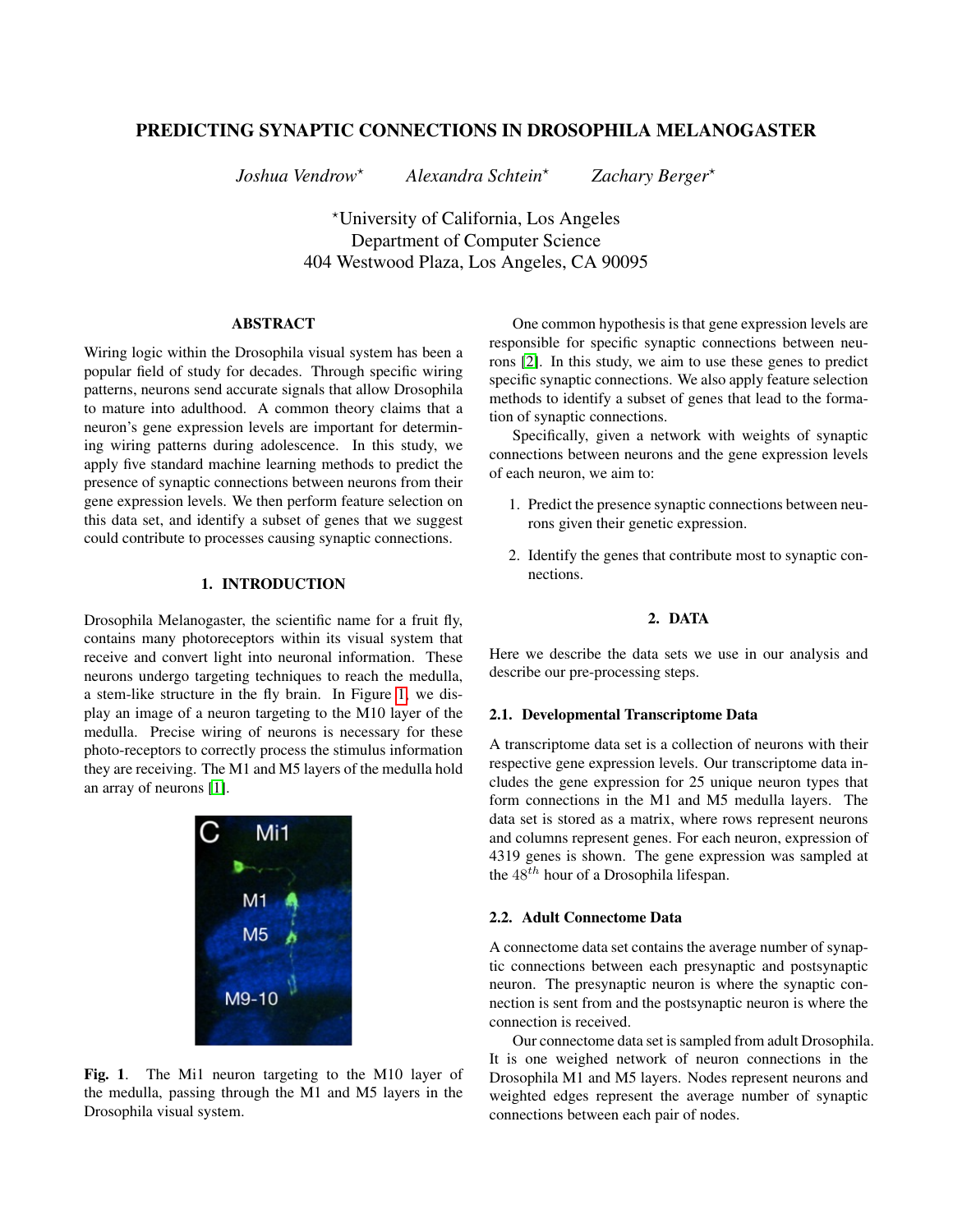## <span id="page-1-1"></span>2.3. Pre-Processing

For each pair of neurons we have their underlying genetic expressions and the average number of synaptic connections between them.

We model each data point as a triple  $(u, v, w)$ , in which u and v represents the pre and post-type neuron respectively and w is the average number of connecting synapses. In running our methods, we model each feature vector as the concatenation of the genetic expression of u and v. See figure 2 for a visualization of the data representation.

Connectome Data



Fig. 2. A visual representation of our data representation procedure used to convert the transcriptome and connectome data into an acceptable data format for our models.

In the regression task, we let w be the label. For the classification tasks, we determined class-type y using a threshold of 0. Namely, if  $w = 0$ , set  $y = 0$  and  $w > 0$ , set  $y = 1$ .

#### 3. METHODS

Here we describe our experimental setup and the machine learning models that we apply to the data set.

#### <span id="page-1-0"></span>3.1. Experimental Setup

Here we describe our experimental procedure for training and evaluation of our classification models. For a single trial of our training/testing procedure for a given model, we create a random 80/20 training and testing split. First, we select the hyperparemeters by splitting our training set into 5 even folds and performing 5-fold cross-validation for each hyperparemeter. Once the hyperparemeters are chosen, we retrain our model on the full training set and then evaluate on the test set.

For the neural network, after performing cross-validation, we re-split the training data into an 80/20 split for training and validation, train on the train set, and use the validation set to determine at what epoch to terminate. We then use this model as our final model and perform evaluation on the test set.

For each model, we repeat this full process for 10 trials randomizing the train/test split at each step, and average the resulting test accuracies for our final reported test accuracy.

### <span id="page-1-2"></span>3.2. Models

Here we give a brief description of each model used in our experiments. We use one regression model, which aims to produce a continuous numerical value to approximate the output, and four classification models, which aim to produce a discrete output. In this case the label 0 represents no synaptic connection and 1 represents a non-zero synaptic connection.

#### *3.2.1. Linear Regression*

Linear regression aims to compute the optimal affine hyperplane (see, e.g., [\[3\]](#page-4-2), Section 3.1) and references therein. It does so by minimizing the mean squared error loss

$$
L = \frac{1}{n} \sum_{i=1}^{n} (y_i - \hat{y}_i)^2.
$$
 (1)

The  $R<sup>2</sup>$  value of a linear regression model is a common metric used to measure the relationship between the features (independent variables) and the labels (dependent variables).

## *3.2.2. Support Vector Machine*

Given a set of data points, a support vector machine finds a separating hyper plane (see, e.g., [\[3\]](#page-4-2), Section 7) and references therein. It does so by minimizing the number of erroneously classified points, while maximizing the magnitude of the margin separating the classes. Specifically, an SVM solves the optimization task:

$$
\min_{w,b,\xi} \quad \frac{1}{2} w^t w + C \sum_{i=1}^N \xi_i
$$
\n
$$
\text{s.t.} \quad y_i(w^T x_i + b) \ge 1 - \xi_i
$$
\n
$$
\xi_i \ge 0
$$
\n
$$
(2)
$$

where  $\frac{1}{\|w\|}$  is magnitude of the the margin, and w and  $b$  represent the separating hyperplane. We perform hyperparemeter selection to experimentally choose  $C$ , the misclassification penalty.

## *3.2.3. Decision Tree*

Decision trees are a common machine learning model that form a tree structure to classify a given test data point (see, e.g., [\[3\]](#page-4-2), Section 1.6) and references therein. At each node, the model splits the input data point along branches based on one of the features. To chose which features to place in this decision tree, the model uses the entropy gain metric, a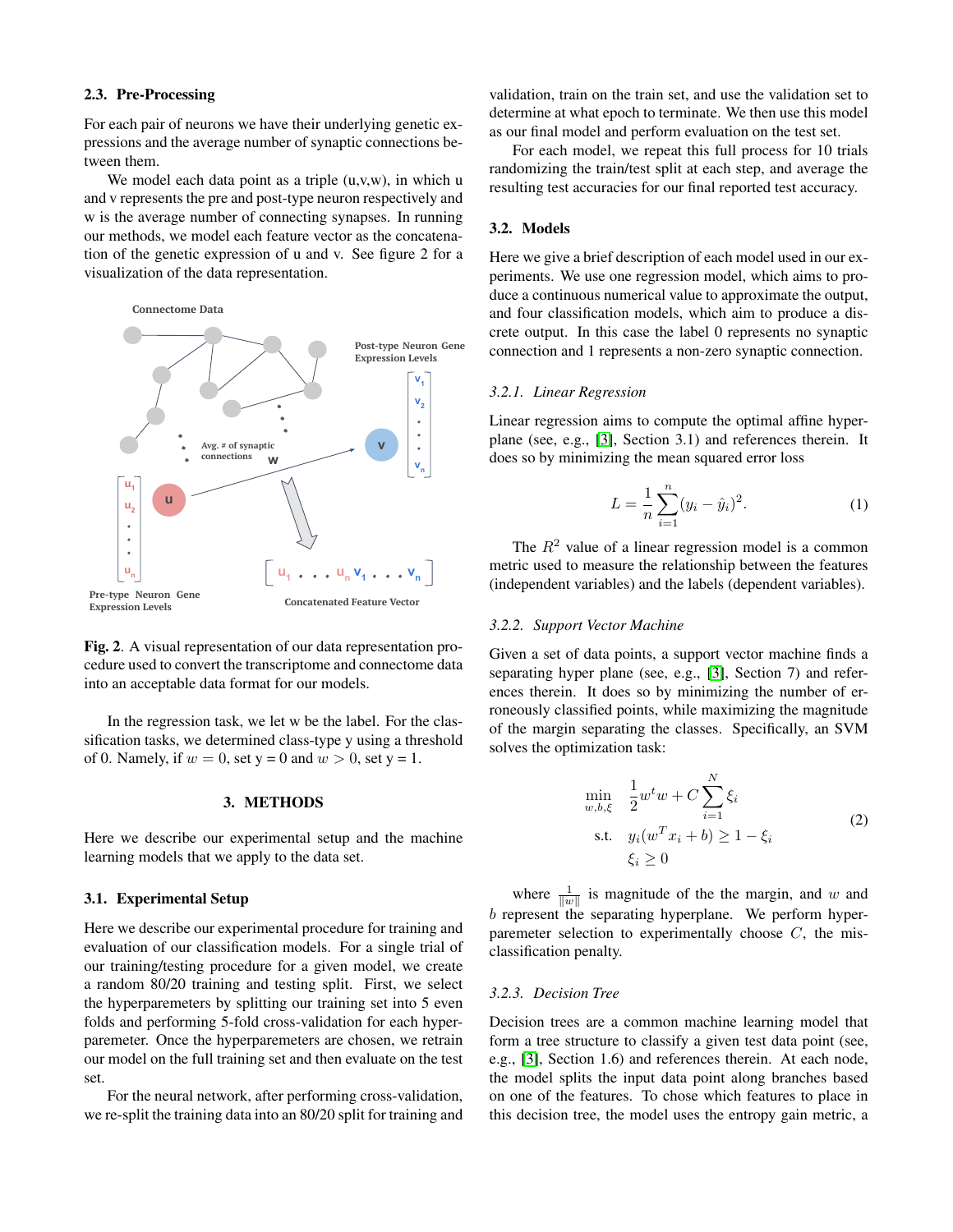measure of in randomness caused by spliting the data along a feature. We perform hyperparemter selection to choose the depth of the decision tree.

## *3.2.4. K Nearest Neighbors*

K Nearest Neighbors (KNN) is a classification model that classifies a test data point by identifying the K closest points in the training set (see, e.g., [\[3\]](#page-4-2), Section 2.5) and references therein. For these K points the model applies a simple majority vote to choose the label for the test data point. We perform hyper parameter selection to choose K experimentally.

#### *3.2.5. Neural Network*

A neural network is a highly influential machine learning model (see, e.g., [\[3\]](#page-4-2), Section 5.1) and references therein. A neural network passes input through a series of layers parameterized by weight matrices, and updates the weights through a process called back-propagation. Back-propogation is the process of calculating the gradient of each weight matrix in terms of the output of the final layer. In our experiments we use a basic feed-forward neural network in which each layer is modeled by a single matrix multiplication followed by a non-linear activation function. We use 2 hidden layers with 30 nodes per layer and use a RELU activation. During our training procedure, we performed a hyperparameter search over the learning rate.

## <span id="page-2-0"></span>3.3. Feature Selection Process

In order to determine which genes are most important in the formation of synaptic connections we use feature selection. Generally, feature selection aims to identify the most important features in a data set.

We use a basic feature selection in which each model is run individually on each of the features in the data set. Specifically, for each feature, we extract the column in our data matrix corresponding to that feature then use only that feature to train the model. We then apply the training/testing procedure described in Section [3.1](#page-1-0) on this single-column data matrix.

After running this feature selection procedure on each of our models, we generate a ranking  $\alpha_m(i)$  for each model m and feature i by sorting the results (test accuracy for classification,  $R^2$  for regression) for each model. For example,  $\alpha_m(i) = k$  would suggest feature i is the kth best feature according to model m. Here,  $1 \le m \le M$  where  $M = 4$ , representing four of our five models, as we exclude the neural network due to computational constraints. Also,  $1 \le i \le 8638$ , where 8638 is the number of features.

From the  $\alpha_m(i)$  values, we calculate a final aggregated rank for each feature by averaging the rankings for each feature from each model. This defines our feature 'importance score'

$$
\zeta(i) = \frac{1}{M} \sum_{m=1}^{M} \alpha_m(i)
$$

We then get our final ranking for each model by sorting the values of  $\zeta(i)$ .

## 4. RESULTS

We first run each model on our full data set to assess the full predictive accuracy of the gene expression data. We then apply feature selection methods as described in Section [3.3](#page-2-0) to identify a subset of 'important' features for predicting the formation of synaptic connections.

#### 4.1. General Performance

We first run each of our models on the full data set in order to measure the data set's ability to accurately predict the synaptic connections. In Table [1](#page-2-1) we display the results of running each of our models on the full data set (see Section [3.1](#page-1-0) for details on the training/testing procedure). For linear regression we list the  $R^2$  value and for the classification models we display the accuracies for the full data set. We also present the sensitivity (accuracy among neuron pairs that truly have a synaptic connection) and the specificity (accuracy among neuron pairs that truly do not have a synaptic connection).

<span id="page-2-1"></span>Table 1. Results for running our classification models and linear regression on the data set. We provide accuracies for the full data set, for true examples (having a synapse connection), and false examples (not having a synapse connection).

| Model             | All   | <b>Sensitivity</b> | <b>Specificity</b> |
|-------------------|-------|--------------------|--------------------|
| <b>SVM</b>        | 0.634 | 0.614              | 0.654              |
| Decision Tree     | 0.634 | 0.6                | 0.668              |
| <b>KNN</b>        | 0.632 | 0.564              | 0.702              |
| <b>Neural Net</b> | 0.673 | 0.630              | 0.720              |
|                   |       |                    |                    |
| Linear Regression |       |                    |                    |
| $R^2$             | 0.337 |                    |                    |

#### 4.2. Selecting Top Features

Now, following the procedure described in Section [3.3](#page-2-0) we perform a basic feature selection on our data set to identify the genes that contribute most to predicting the presence of synaptic connections. In Table [2](#page-3-0) we display the sorted final rankings  $\zeta(i)$  for the top ten most important genes in the data set for predicting synaptic connections (See Section [3.3](#page-2-0) for the definition of  $\zeta(i)$ ). We note that all 10 of these genes come from gene expression levels for the pre-type neuron (see Section [2.3](#page-1-1) for a description of the data representation), suggesting that the gene expression levels of the pre-type neuron are more important than those of the post-type neuron. To investigate this, we also separated the data set into only the gene expression levels of pre-type neurons and post-type neurons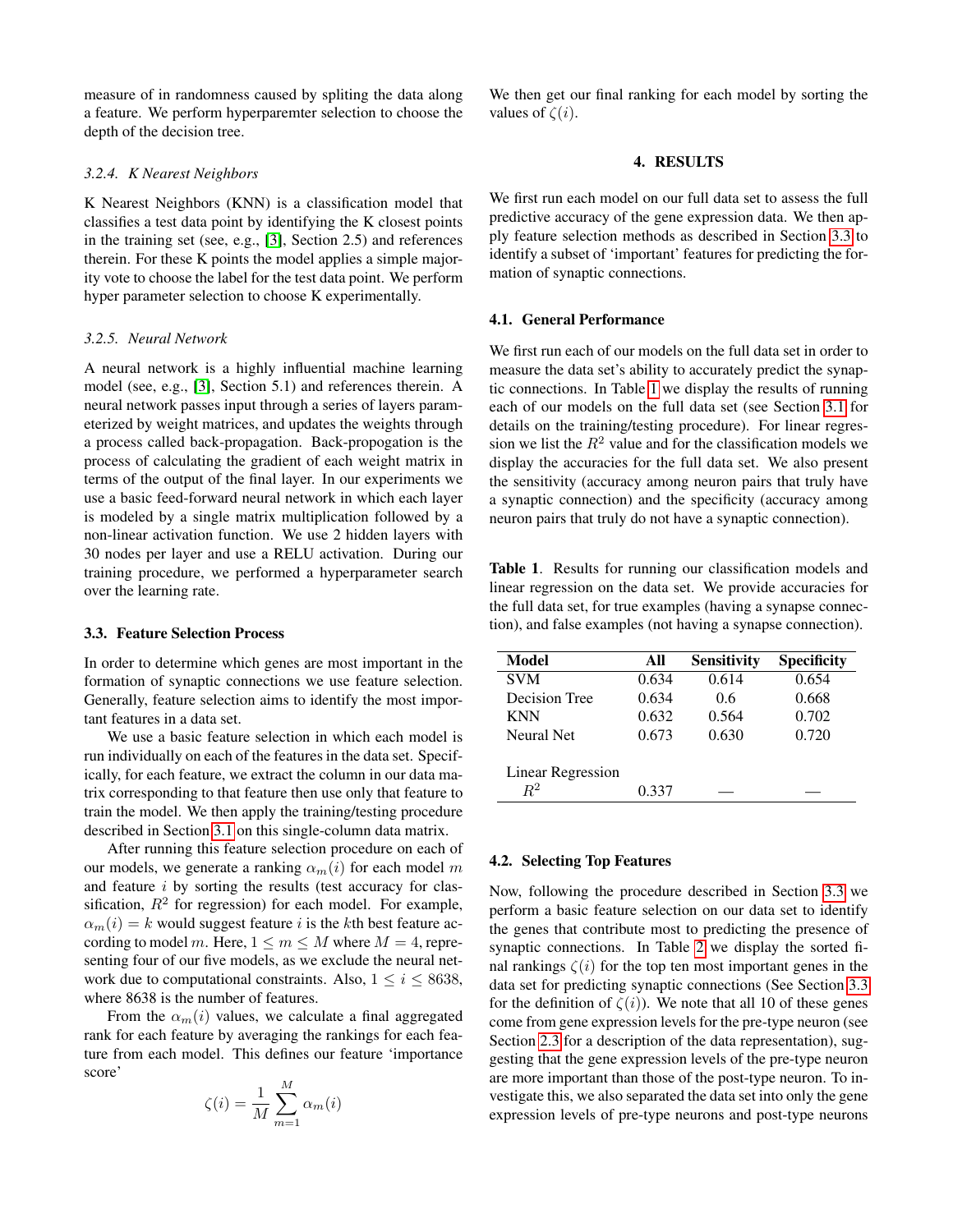(by extracting only those columns of the data matrix representing gene expression levels of that specific neuron).

In Table [3,](#page-3-1) we display the results of running our regression and classification models on only the pre-type neuron gene expression levels ('pre-') and only the post-type neuron gene expression levels ('post-'), compared to the accuracy of the full data-set ('all'). We see that, as suggested by the feature selection experiment, the full pre-type neuron expression levels attain a higher classification accuracy than the full posttype neuron gene expression levels by every metric. In fact, for three of the four classification models, the pre-type neuron information outer-performs the full data set, suggesting that the post-type neuron features contains a significant amount of redundant information.

<span id="page-3-0"></span>Table 2. Top 10 ten features (genes) in the data set, ranked by the Score metric  $\zeta(i)$  that aggregates the rankings of features by each model.

| Rank | Gene            |
|------|-----------------|
| 1    | Stacl           |
| 2    | Sec61beta       |
| 3    | HP <sub>5</sub> |
| 4    | CG14757         |
| 5    | CG9921          |
| 6    | GluRIA          |
| 7    | CG4287          |
| 8    | CG12253         |
| 9    | <b>ND-75</b>    |
| 10   | Tob             |
|      |                 |

<span id="page-3-1"></span>Table 3. Results for running our classification models and linear regression on full data set, as well as only on the pretype and post-type neuron information.

| Model             | All   | Pre-  | Post- |
|-------------------|-------|-------|-------|
| <b>SVM</b>        | 0.634 | 0.653 | 0.567 |
| Decision Tree     | 0.634 | 0.648 | 0.571 |
| <b>KNN</b>        | 0.632 | 0.645 | 0.580 |
| Neural Net        | 0.673 | 0.648 | 0.572 |
|                   |       |       |       |
| Linear Regression |       |       |       |
| $R^2$             | 0.337 | 0.214 |       |

#### 5. DISCUSSION

Here we discuss the significance of our results and their contributions to efficient experimentation, theories for synaptic specificity, and future research directions.

## 5.1. Significance of the Data set

Our neural network achieved the highest accuracy of 0.634 on the full data set, and each of our models achieved an accuracy of above 0.6. We also had a significant  $R^2$  value of 0.337. These values are not outstanding, but suggest the data set (which is currently small) has meaningful predictive ability. Once more data is collected we can rerun these experiments and expect our results to improve.

#### 5.2. Experimental Benefits

A common problem is to identify genes that affect neuron function. Currently, researchers perform gene function studies by creating mutations or transgenic animals [\[4\]](#page-4-3). These experimental approaches are extremely time consuming and expensive. By identifying a subset of genes that predict synapse connections, we can we limit the number of necessary experiments, and experimentally quantify the importance of the 'top' genes we identified.

#### *5.2.1. Upregulation and Downregulation*

Upregulation (Downregulation), commonly known as "Gain of Function/Loss of Function" (GOF/LOF) is a process that increases (decreases) a receptor's sensitivity level, resulting in increase (decrease) in the cell's response to a stimulus. Current research utilizes the popular GOF/LOF method to analyze specific gene functions [\[5\]](#page-4-4).

Up (down) regulation is commonly done using gene overexpression / knockdown, in which the expression levels of a specific gene are drastically reduced using CRISPR technology [\[6\]](#page-4-5). An experiment is then performed to quantify the impact on proteins related to that gene and the level of impact can suggest the importance of the gene. This experiment is repeated for many genes present in the neuron.

Using our machine learning models, we aim to identify the genes that contribute most to the formation of synaptic connections. By formulating a subset of important genes, we could knockdown or over-express only genes from this subset, substantially reducing the number of experiments to perform and improving efficiency.

Additionally, there is significant demand for understanding the formation of cell recognition molecules that contribute to synaptic connections. Although the molecular mechanisms of neural connections have been studied for decades, we only know a small list of genes that encode cell recognition molecules [\[7\]](#page-4-6). By identifying a subset of genes that contribute to synaptic connections and performing over-expression / knockdown on this subset, we can help discover which genes lead to the formation of cell recognition molecules.

## *5.2.2. Theories for Synaptic Specificity*

According to the predominant theory of code matching, a specific level of gene expression in two neurons will guarantee